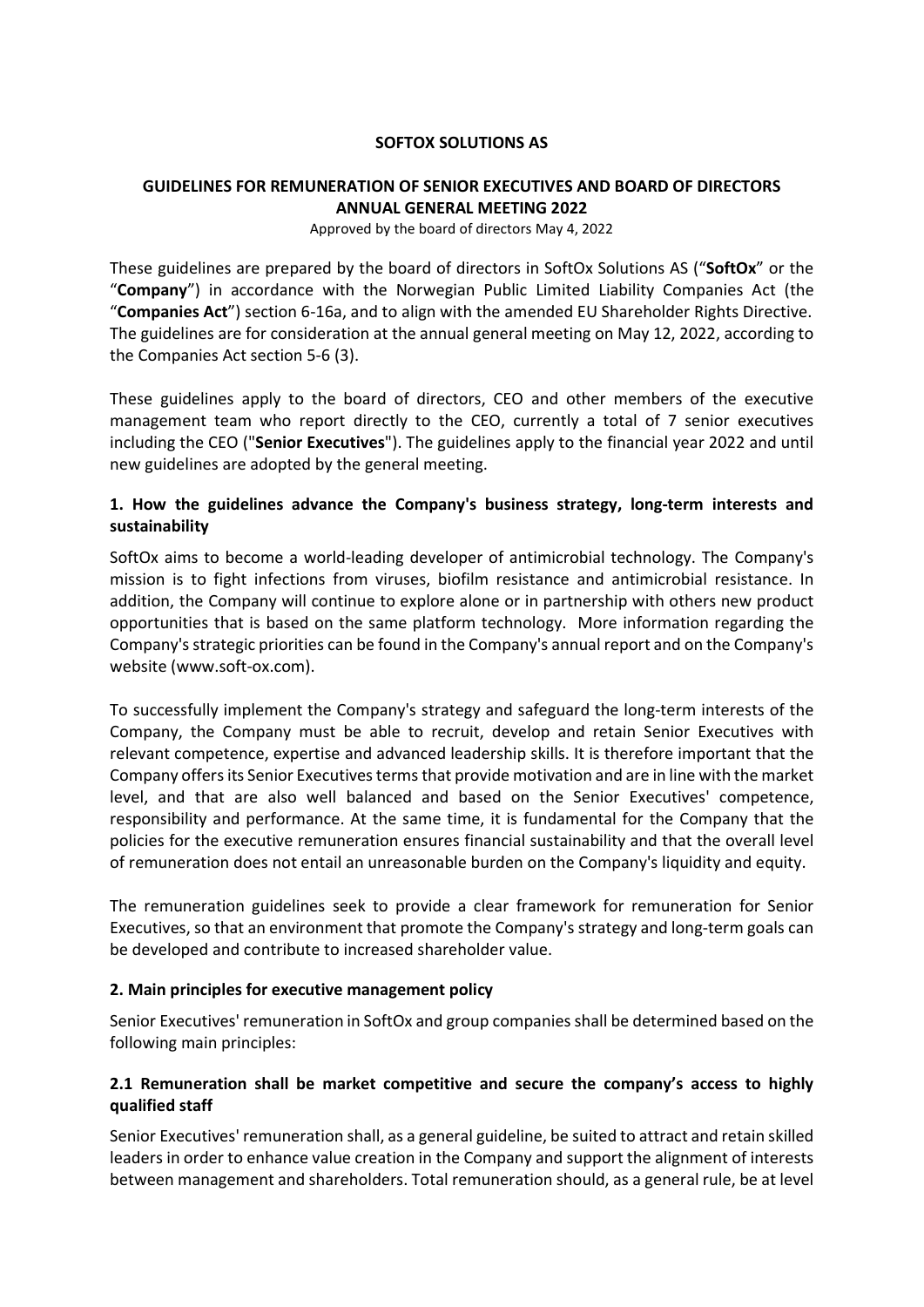with remuneration for Senior Executives in comparable industries, businesses and positions in the country in which the individual manager resides.

### 2.2 Remuneration shall be motivational and drive value creation for shareholders

Senior Executives' remuneration shall be structured to drive motivation and encourage improvements in results and shareholder value.

### 2.3 Remuneration shall be transparent and acceptable both internally and externally

The remuneration system shall not be unduly difficult to explain to the general public and should not involve disproportional complexity.

### 2.4 Remuneration shall be flexible, allowing adjustments over time

To be able to offer competitive remuneration, the Company must have a flexible system that can accommodate changes as the Company and markets evolve.

### 3. Types of remuneration and principles regarding benefits offered in addition to base salary

In general, the remuneration consists of five elements:

- Base salary,
- Variable remuneration
	- short term incentives,
	- long term incentives,
	- pension benefits,
	- benefits in kind and other benefits.

### 3.1 Base Salary

The base salary is the main element of the Senior Executives' remuneration. The base salary is reviewed at least annually. Factors considered include the individual's skills, performance, and experience, the responsibilities of the job role, general salary adjustment in the company, external market data amongst peers in relevant countries and regions, Company performance and external economic environment.

### 3.2 Variable remuneration

The variable remuneration, short term and long term, is linked to value generation for shareholders over time. The variable remuneration is determined by the achievement of individual and companywide key performance indicators and goals. Instrumental is that Senior Executives, both individually and as a team, can influence achievement of the key performance indicators and goals. The long-term incentives are tied to the development of the share price of the Company.

### 3.2.1 Short term incentive

The company is in an investment phase and is focusing on research and development. The company does not anticipate having a fixed short term incentive scheme before it reaches a more mature phase. For extraordinary achievements of strategic, operational, and financial goals, short term incentives might be given. Such goals will be reviewed at least annually.

### 3.2.2 Long term incentive / share incentive scheme

The Company operates an equity-settled, performance-based compensation plan (option program) for its Senior Executives and selected personnel. Skilled employees are SoftOx's most important resource for success. The Company is dependent on recruiting and retaining competent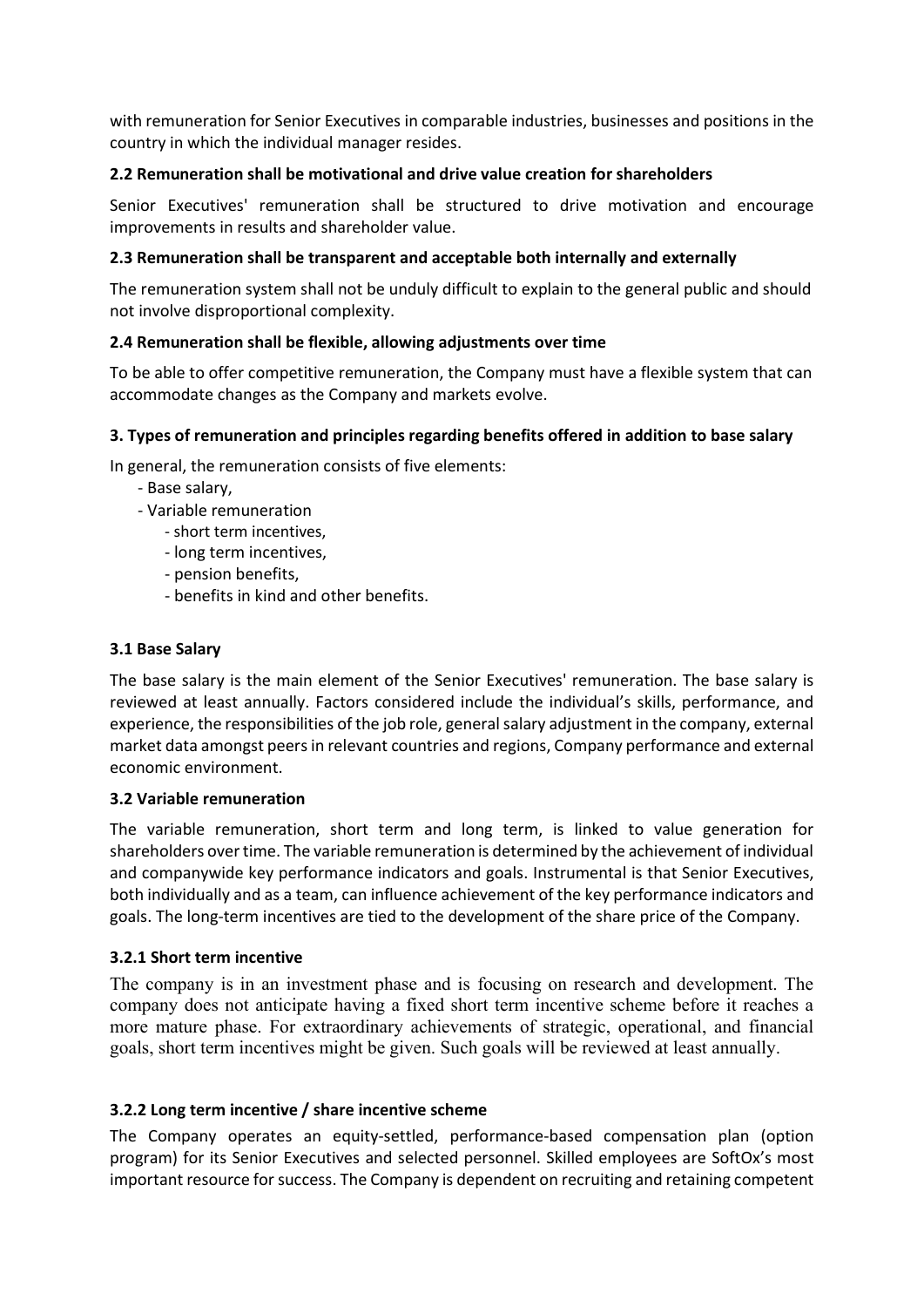employees to promote the Company's business strategy, long-term interests and sustainability. The option program has been established as a contribution to achieving this.

The option program is designed to create an ownership culture to ensure alignment between shareholders and senior employees of the Company.

Senior Executives and selected employees will be eligible for option awards, including new hires, as decided by the board of directors. Awards will be on a discretionary basis taking into account performance, organizational level and position, importance of retention, and location. The option program has a performance-based remuneration element reflecting the underlying long term value creation of the Company. The board of directors shall, amongst others, take into consideration the Company's goals, strategies and performance as well as targeted individual performance for each participant.

Company goals are mainly financial and related to growth and profitability, as are individual goals designed for the specific position. Company goals are related to revenue and strategic business development. Individual performance goals are project specific and designed to support achievement of Company goals.

Senior Executives are measured as follows:

- CEO: Company strategic and tactic goals, not related to the share price, 100%
- Other Senior Executives jointly: Company strategic and tactic goals, not related to the share price, Company goals 50% / Individual goals 50%
- For extra ordinary effort additional incentives may be given

The terms for the options for each individual, including any limits, are determined by the board of directors within the board of director's authorizations as resolved by the Company's general meeting. The board of directors will exercise discretion as to who will receive an equity award in any given year. This decision is based on recommendations made by the compensation committee. Awards will normally be granted on an annual basis based on Company performance and within the authorization approved at the Company's annual general meeting. The number of outstanding options shall not exceed 9 % of the Company's total outstanding shares at any point in time.

Options are granted annually with a strike price based on the weighted average share price at year end with an additional premium on top of the calculated average price. Grants may also be made in connection with new recruitments. The share options shall vest over five years, with yearly 20% vesting. Any non-exercised options expire five years after grant. In the event of a change of control, all unvested options shall become fully vested and exercisable. In the case the Company's general meeting should disagree to issue shares on already granted option schemes, the company will compensate the financial loss of the owner of the options

In case of termination of employment, all options unvested as well as vested but not exercised at the time of expiry of employment will lapse. If the option holder is dismissed, unvested options as well as vested but not exercised options will lapse upon dismissal, unless the board of directors decides otherwise.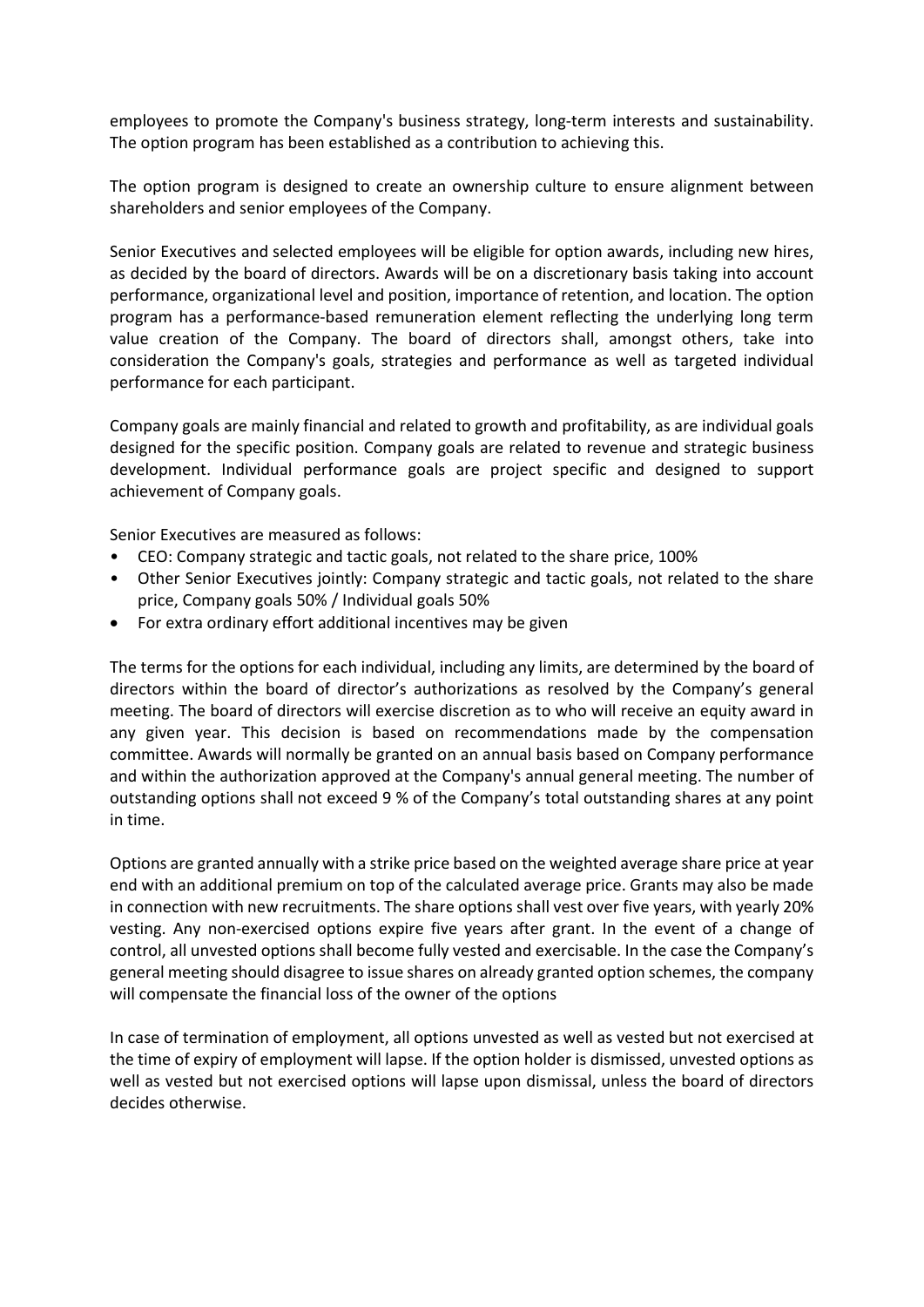The option strike price may be subject to adjustments in the event of share split, combination of shares, dividend payment and/or other distribution. In the event of change of control or a merger the options may vest in full.

The board of directors shall decide the further terms and conditions for the share options.

### 3.3 Pension benefits

SoftOx has a defined contribution pension scheme according to the mandatory requirements in Norway. The pension scheme applies to all Norwegian employees. The contributions are 7 % of the employee's ordinary salary between 0 and 12 basic amount (G). The Board of Directors can approve individual agreements in addition.

SoftOx Solutions AS employees in other European countries have individual defined contribution pension plans according to local regulations and their employment agreements.

### 3.4 Benefits in kind and other benefits

Senior Executives will normally be given the benefits in kind that are common market practice, i.e., telephone expenses, a laptop, free broadband connection, newspapers, and car allowance if applicable. There are no special restrictions on the type of other benefits that can be agreed on, but costs related to such benefits shall not normally exceed 5% of the employee's base salary.

It may be used other variable elements in the remuneration or awarded other special benefits than those mentioned above, provided that this is considered expedient for attracting and/or retaining a senior manager. No special limitations have been placed on the type of benefits that can be agreed, but costs related to such benefits shall not normally exceed 20% of the employee's base salary.

### 4. Conditions for dismissal and severance schemes

Senior Executives has a period of notice between 3 and 12 months.

Severance schemes shall in general be sought to be formulated in a way that they are acceptable internally and externally.

An agreement on severance pay shall, if this is relevant, normally be entered into when establishing employment relationships, but may in special cases also be agreed upon termination of employment. Agreements on severance pay may be entered into where it is deemed necessary to meet the Company's needs in order to ensure that the composition of Senior Executives at all times is in accordance with the Company's needs.

### 5. Loans and guarantees

No loans are granted, nor are any securities provided for members of the Senior Executives' team, the board of directors, employees or other persons in elected corporate bodies.

### 6. Remuneration to Senior Executives in other SoftOx companies

All companies in the SoftOx group are to follow the main principles for the determination of Senior Executives' salaries and remuneration as set out in these guidelines. Remunerations from positions in subsidiaries shall be considered individually, but be reported according general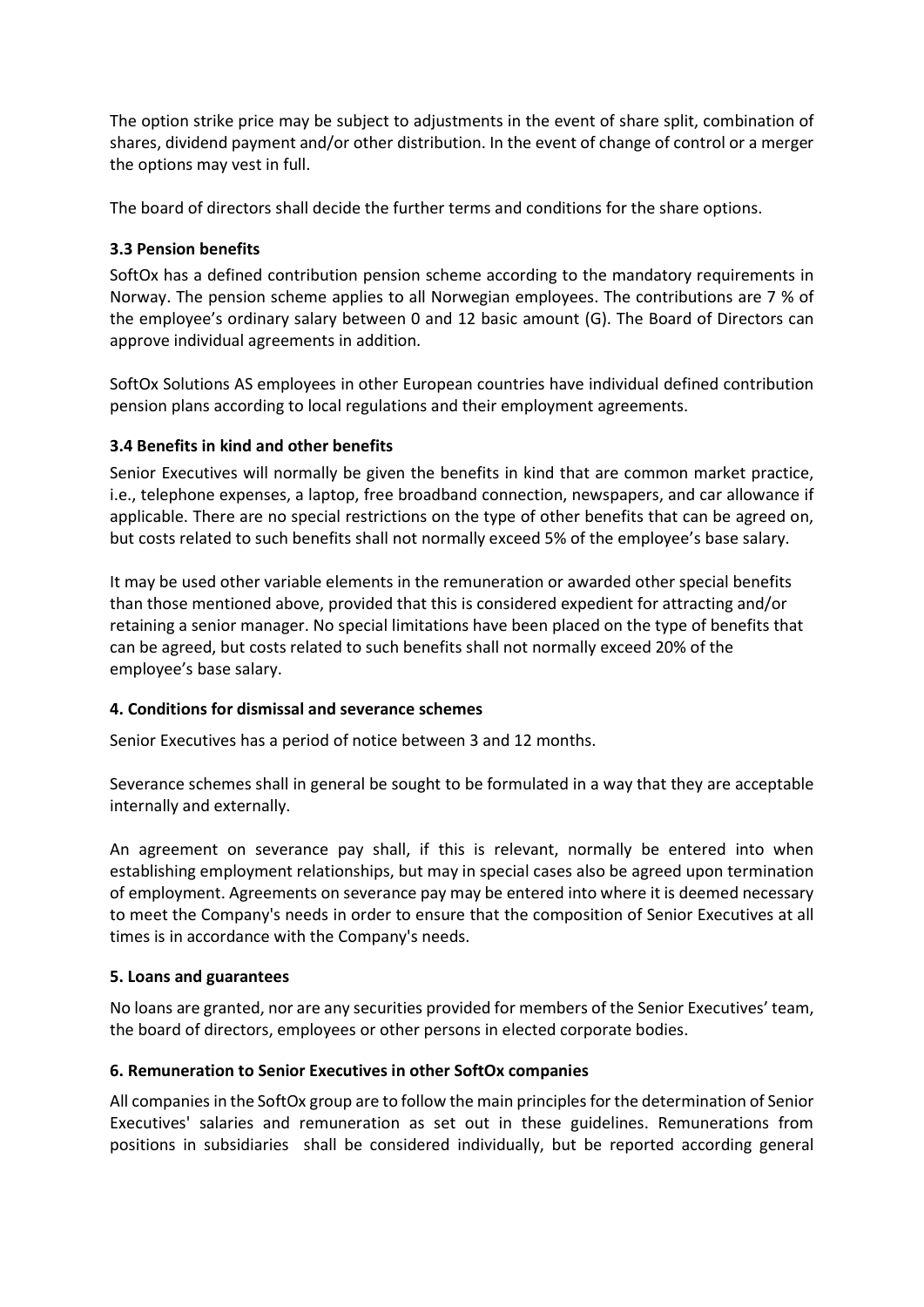principals and reported equally. SoftOx aims at coordinating management remuneration policy and the schemes used for variable benefits throughout the group.

## 7. Preparation and decision-making process for establishing, reviewing and implementing the guidelines

The board of directors has established a compensation committee. The compensation committee shall monitor and evaluate the application of the guidelines, variable remuneration programs for Senior Executives that are ongoing and those that were concluded during the year, as well as remuneration structures and levels within the Company and the group. For each financial year, the board of directors shall prepare a remuneration report and make this available to shareholders on the Company's website at least three weeks prior to the annual general meeting (first financial year 2022).

The duties of the compensation committee include preparing the board of directors' resolution on proposed guidelines for remuneration of Senior Executives. The board is to prepare proposed new guidelines at least every second year and submit the proposal for decision at the annual general meeting. The guidelines shall apply until new guidelines have been adopted by the annual general meeting.

Remuneration to the CEO shall be decided by the board of directors in line with approved policies following preparation and recommendation by the compensation committee. Remuneration to other Senior Executives shall be decided by the CEO in line with approved policies and after consultation with the compensation committee if deemed necessary.

The members of the compensation committee are independent in relation to the management.

### 8. Consideration of salary and terms of employment for other employees

In preparing the board of directors' proposal for these guidelines for remuneration, the board of directors has considered the remuneration arrangements in place for the Company's wider workforce.

Compensation for employees follows the same principles and performance measures applied to Senior Executives. The Company offers local market-based compensation and career opportunities to attract the best talent. When determining compensation, managers consider how the employee's pay compares to local market levels alongside other factors such as the individual's experience and sustained performance. For all levels below Senior Executive level, employees are in addition to base salary entitled benefits, and may also receive a bonus, pension and other allowances depending on employment law and market practice. Option awards may also be granted to other employees.

Information on payment and employment conditions in the group forms part of the compensation committee's and the board of directors' basis for decision when assessing whether the guidelines and restrictions set out in these are reasonable.

### 9. Board of directors' remuneration

The general meeting determines every second year the remuneration of the board of directors based on the nomination committee's proposal. The board of directors' remuneration shall reflect the responsibilities, expertise, use of time and the complexity of the business.